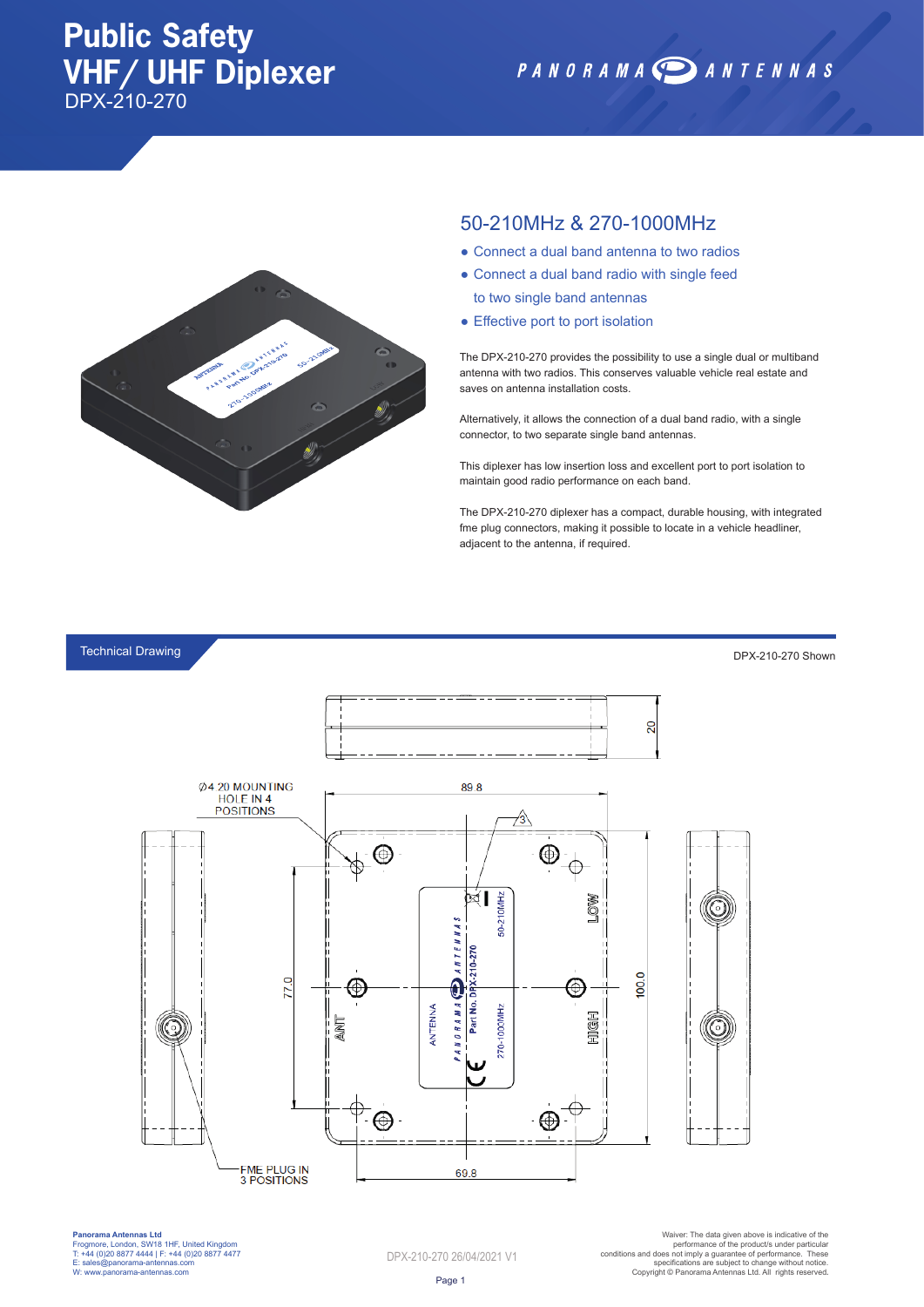### **Public Safety VHF/ UHF Diplexer** DPX-210-270

PANORAMA DANTENNAS

Product Data

| Part No.                         |                 |                                                                      |
|----------------------------------|-----------------|----------------------------------------------------------------------|
|                                  |                 | DPX-210-270                                                          |
| <b>Electrical Data</b>           |                 |                                                                      |
| Frequency<br>range (MHz)         | <b>VHF</b>      | $50 - 210$                                                           |
|                                  | <b>UHF</b>      | $270 - 1000$                                                         |
| Max. in band<br>insertion loss   | <b>VHF</b>      | < 1dB                                                                |
|                                  | <b>UHF</b>      | < 1dB                                                                |
| Min. alternate band<br>rejection | <b>VHF</b>      | $> -30dB$                                                            |
|                                  | <b>UHF</b>      | $> -40dB$                                                            |
| <b>Typical VSWR</b>              |                 | < 1.5:1                                                              |
| Min port-to-port isolation       |                 | > 25dB                                                               |
| Maximum input power              |                 | 60 Watts                                                             |
| <b>Mechanical Data</b>           |                 |                                                                      |
| Dimensions (mm)                  | Length          | 100(3.94")                                                           |
|                                  | Width           | 90(3.54")                                                            |
|                                  | <b>Diameter</b> | 20(0.8")                                                             |
| Operating Temp (°C)              |                 | $-40^{\circ}$ / +80 $^{\circ}$ C ( $-40^{\circ}$ / 176 $^{\circ}$ F) |
| <b>Material</b>                  |                 | Aluminium                                                            |
| Colour                           |                 | <b>Black</b>                                                         |
| Termination                      |                 | FME plugs on all ports                                               |
| <b>Mounting Data</b>             |                 |                                                                      |
| Fixing                           |                 | 4 × Mounting holes                                                   |
| Fixing hole size (mm)            |                 | 4(0.16")                                                             |



| <b>Panorama Antennas Ltd</b>                    |  |  |
|-------------------------------------------------|--|--|
| Frogmore, London, SW18 1HF, United Kingdom      |  |  |
| T: +44 (0)20 8877 4444   F: +44 (0)20 8877 4477 |  |  |
| E: sales@panorama-antennas.com                  |  |  |
| W: www.panorama-antennas.com                    |  |  |